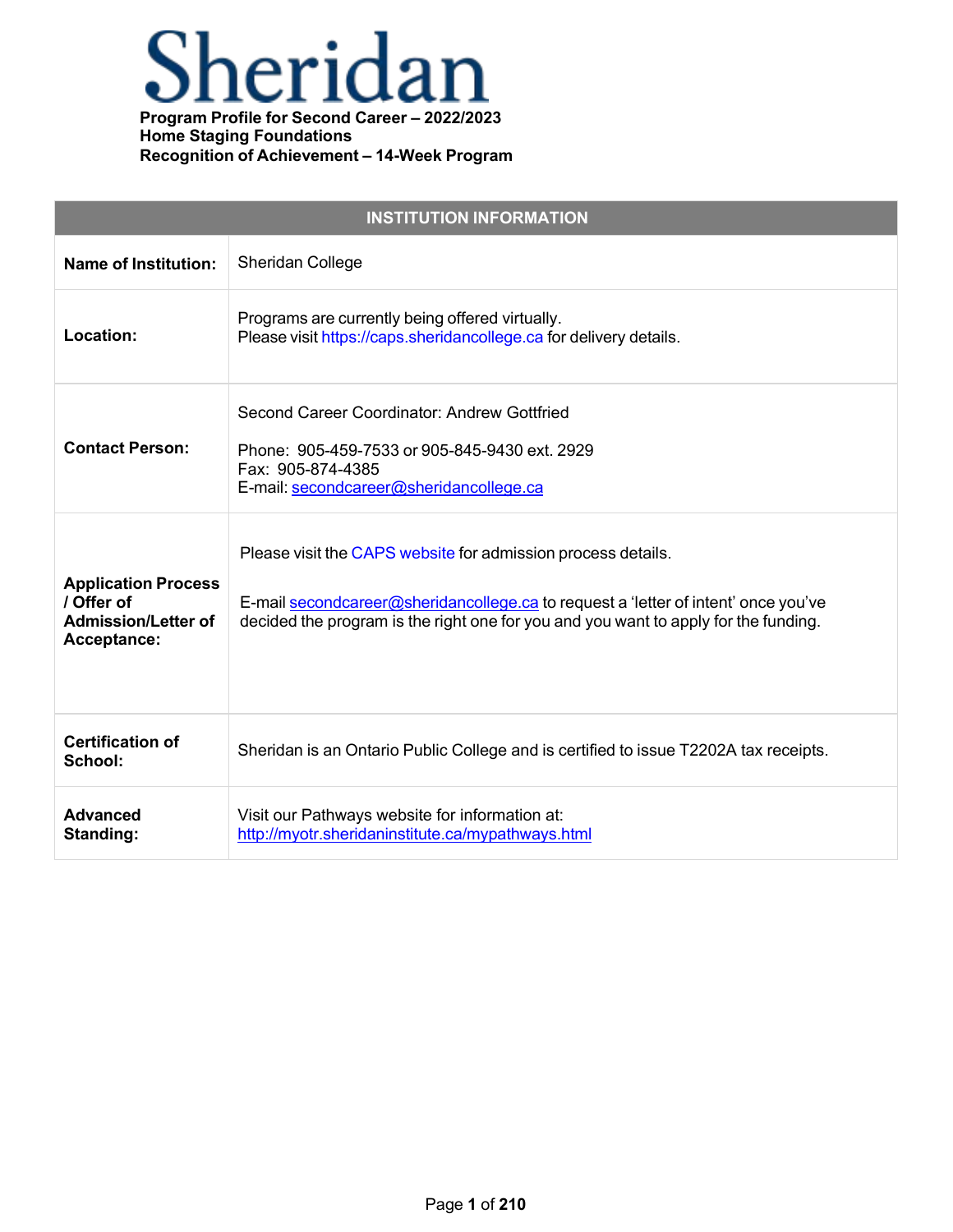

|                                                                                    | <b>PROGRAM INFORMATION</b>                                                                                                                                                                                                                                                                                                                                                        |  |  |
|------------------------------------------------------------------------------------|-----------------------------------------------------------------------------------------------------------------------------------------------------------------------------------------------------------------------------------------------------------------------------------------------------------------------------------------------------------------------------------|--|--|
| Program Name/<br><b>Credential:</b>                                                | Home Staging Foundations / Recognition of Achievement                                                                                                                                                                                                                                                                                                                             |  |  |
| <b>Program-Specific</b><br><b>Admission</b><br><b>Requirements:</b>                | https://caps.sheridancollege.ca/products/home-staging-foundations.aspx                                                                                                                                                                                                                                                                                                            |  |  |
| <b>Program Offered</b><br><b>SEPTEMBER 2022</b><br>Start/End dates by<br>semester  | Sept 12, 2022<br>Jan 9, 2023<br>May 8, 2023<br>$\mathbf{1}$<br>$\overline{2}$<br>to<br>to<br>to<br>Apr 14, 2023<br>Dec 16, 2022<br>Aug 11, 2023                                                                                                                                                                                                                                   |  |  |
| <b>Program Offered</b><br><b>JAN 2023</b><br><b>Start/End dates by</b><br>semester | Jan 9, 2023<br>May 8, 2023<br>Sept 12, 2023<br>$\overline{2}$<br>1<br>to<br>to<br>to<br>Apr 14, 2023<br>Aug 11, 2023<br>Dec 16, 2023                                                                                                                                                                                                                                              |  |  |
| <b>Program Offered</b><br><b>MAY 2023</b><br><b>Start/End dates by</b><br>semester | Sept 12, 2023<br>May 8, 2023<br>Jan. 8, 2024<br>1<br>$\overline{2}$<br>to<br>to<br>To<br>Aug 11, 2023<br>Dec 16, 2023<br>April 19, 2024                                                                                                                                                                                                                                           |  |  |
| Program Length/<br><b>Hours/Weeks:</b>                                             | Program duration (weeks): 14<br>Total instructional hours: 42<br>Programs starting in September have a holiday break of approximately 3 weeks.<br>Programs starting in January and May run continuously over 8 months (no summer<br>break), with two weeks between semesters.<br>Students will be notified about their class schedule prior to the beginning of each<br>semester. |  |  |
| <b>Class Size:</b>                                                                 | Approximately 35                                                                                                                                                                                                                                                                                                                                                                  |  |  |
| <b>Course Outline:</b>                                                             | https://www.sheridancollege.ca/programs/courses/course-outline-search                                                                                                                                                                                                                                                                                                             |  |  |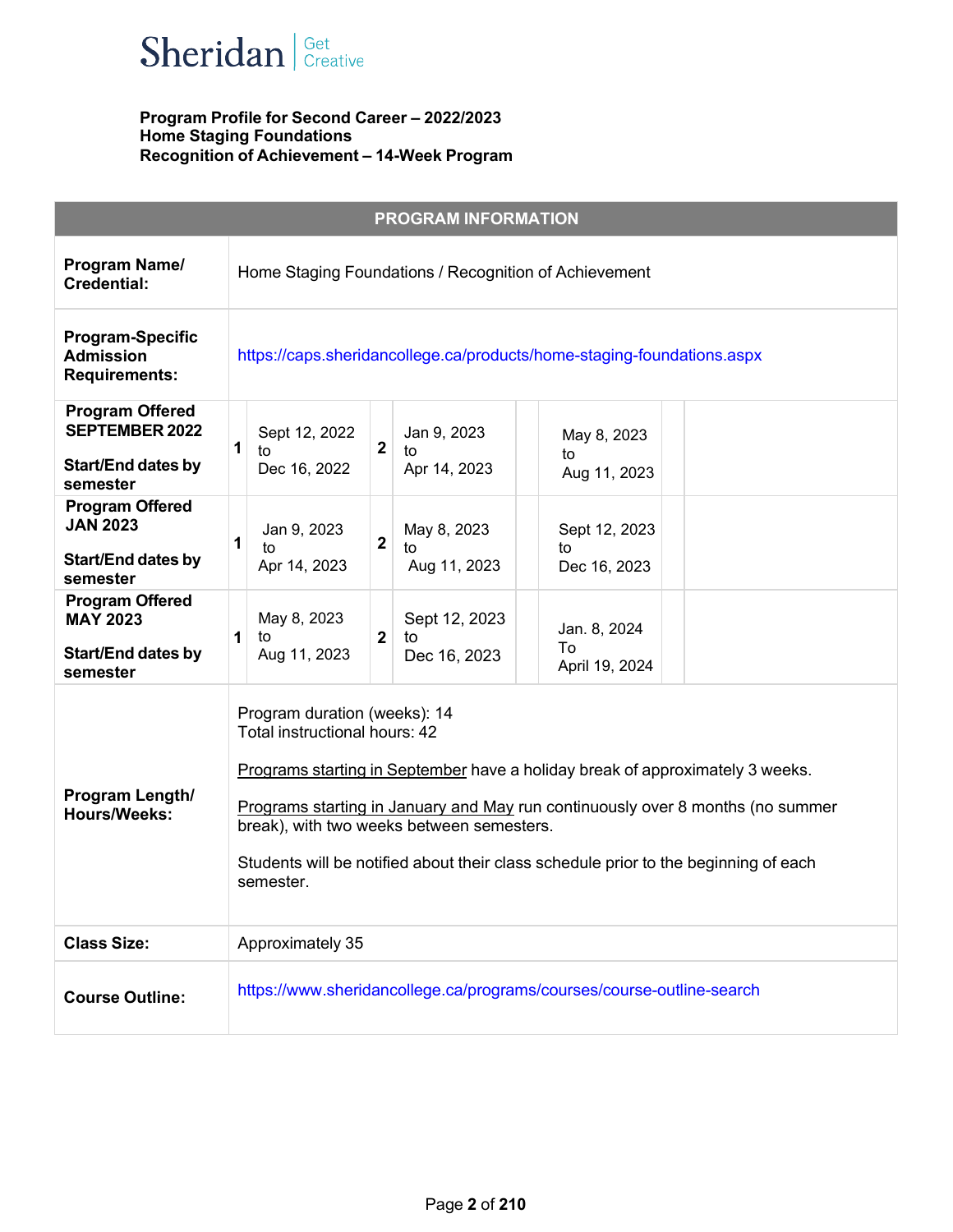# Sheridan | Get Creative

| <b>Annual Tuition:</b><br>(applicable at time<br>of publication -<br>subject to change<br>without notice) | \$556.23<br>https://caps.sheridancollege.ca/products/home-staging-foundations.aspx<br>Tuition fees are regulated by the Ministry of Advanced Education and Skills Development<br>and a change could be made by action of the Ontario Government.<br>As the Fee Guide is prepared in advance, Sheridan reserves the right to make changes<br>due to errors and omissions. Additional fees will apply for some programs with a modified<br>curriculum. All information provided is current as of publication. |
|-----------------------------------------------------------------------------------------------------------|-------------------------------------------------------------------------------------------------------------------------------------------------------------------------------------------------------------------------------------------------------------------------------------------------------------------------------------------------------------------------------------------------------------------------------------------------------------------------------------------------------------|
| Parking:<br>(applicable at time<br>of publication -<br>subject to change<br>without notice)               | https://epark.sheridancollege.ca/                                                                                                                                                                                                                                                                                                                                                                                                                                                                           |
| <b>Book Costs:</b><br>(applicable at time<br>of publication -<br>subject to change<br>without notice)     | \$0                                                                                                                                                                                                                                                                                                                                                                                                                                                                                                         |
| <b>Other Costs:</b>                                                                                       | Ancillary fees - \$160.21                                                                                                                                                                                                                                                                                                                                                                                                                                                                                   |
| <b>Payment Policy for</b><br><b>Second Career:</b>                                                        | Purchase your course from our CAPS website when the courses become available and<br>provide your receipt to your ministry.                                                                                                                                                                                                                                                                                                                                                                                  |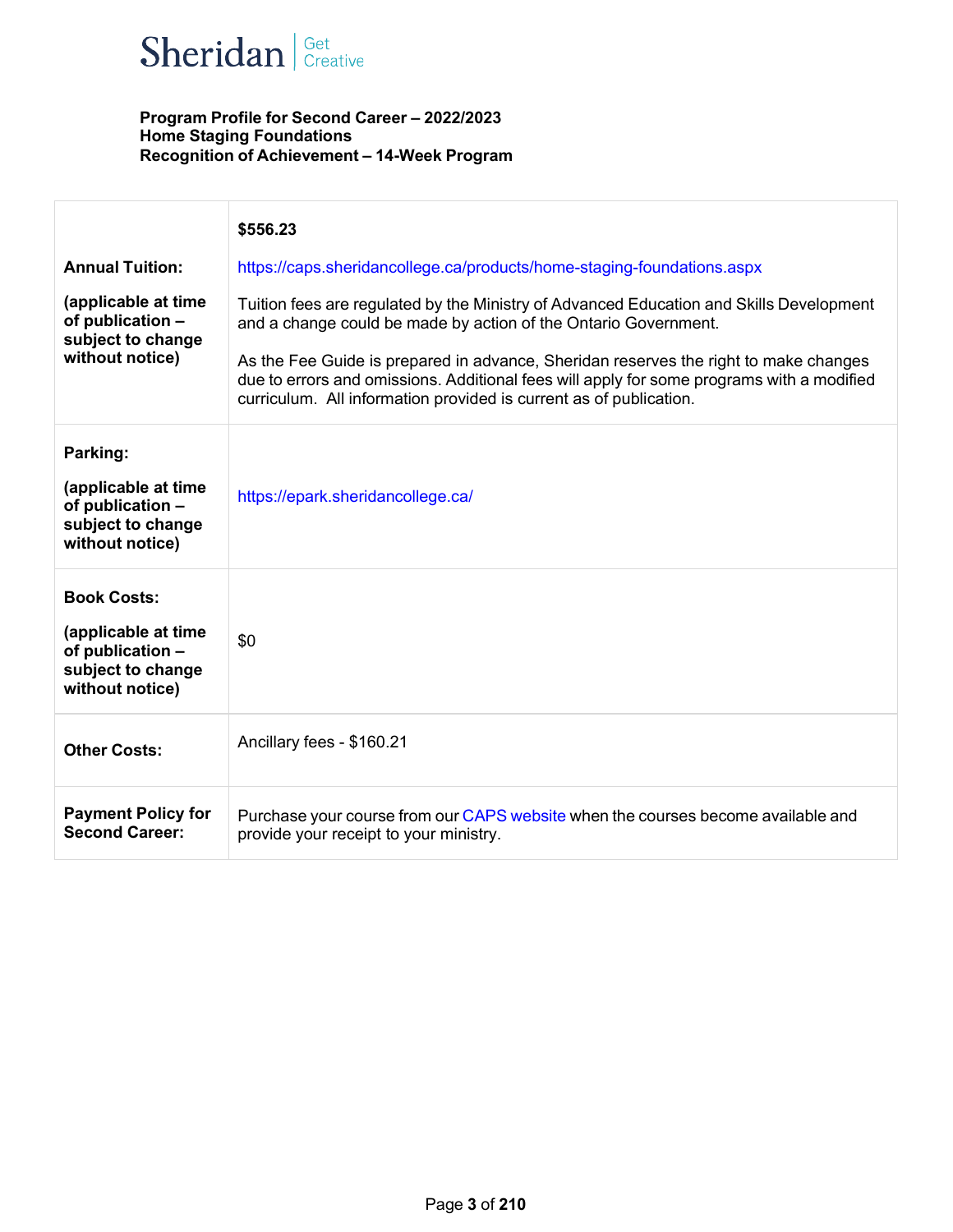

| <b>Withdrawal/Refund</b><br><b>Policy</b>                                                                             | For refunds or withdrawals, please visit:<br>https://caps.sheridancollege.ca/student-guide/transfers-refunds-and-withdrawals.aspx<br>Please note: As a Second Career-funded student, all refunds are to be returned to your<br>funder.                                                                                                                              |
|-----------------------------------------------------------------------------------------------------------------------|---------------------------------------------------------------------------------------------------------------------------------------------------------------------------------------------------------------------------------------------------------------------------------------------------------------------------------------------------------------------|
| <b>Your Second Career</b><br>and Career<br><b>Opportunities:</b>                                                      | Students will learn how to produce a staged home environment in order to sell a<br>residential space or increase its visual appeal, apply effective design and décor<br>techniques to maximize space and aesthetics, and create a portfolio of work to<br>showcase their talent.                                                                                    |
| <b>Please identify the</b><br>main skill learners<br>can expect to gain<br>upon completion of<br>the micro-credential | Learn how to produce a staged home environment in order to sell a residential<br>space or increase its visual appeal, apply effective design and décor techniques to<br>maximize space and aesthetics, and create a portfolio of work to showcase your<br>talent.                                                                                                   |
| <b>Method of</b><br>Instruction:                                                                                      | online                                                                                                                                                                                                                                                                                                                                                              |
| <b>Equipment</b><br><b>Availability:</b>                                                                              | Students will have access to computers in open access computer labs.                                                                                                                                                                                                                                                                                                |
| <b>Instructor</b><br><b>Qualifications:</b>                                                                           | Our faculty is hired based on a combination of industry experience and academic<br>qualifications. Most faculty have relevant Master's degrees and/or professional<br>certifications where applicable.<br>Our faculty is provided with opportunities to engage in professional development to<br>ensure currency in their field and proficiency in teaching adults. |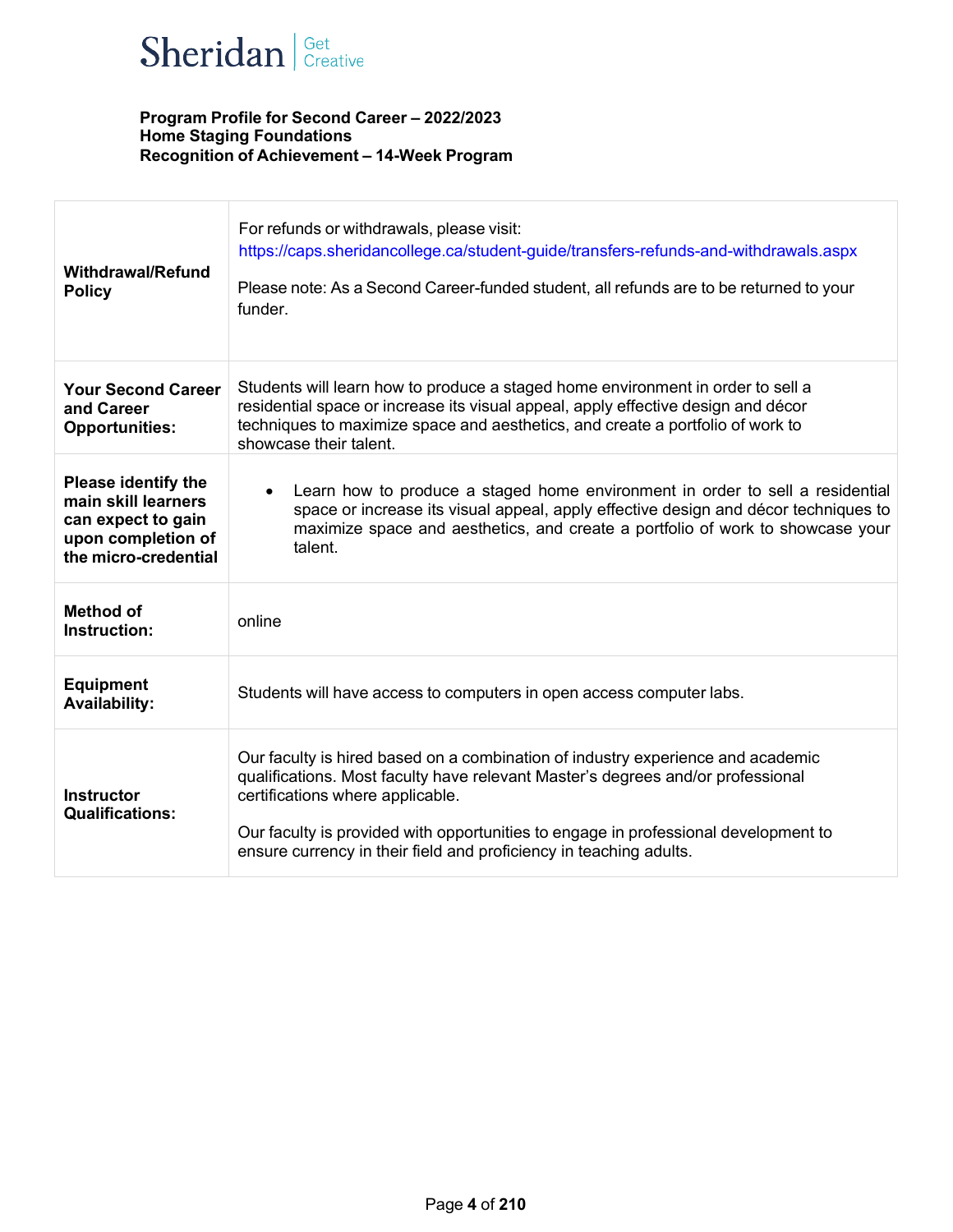# Sheridan | Get Creative

| <b>Curriculum Design:</b>                                                         | All programs are designed and kept up to date with input from Research and Innovation<br>teams which include representation from employers and industry organizations.<br>The Centre for Teaching and Learning at Sheridan oversees the design of new programs<br>and courses and maintains a schedule of program review to keep programs up to date.                                                                                                                                                                                                                                                                   |  |
|-----------------------------------------------------------------------------------|-------------------------------------------------------------------------------------------------------------------------------------------------------------------------------------------------------------------------------------------------------------------------------------------------------------------------------------------------------------------------------------------------------------------------------------------------------------------------------------------------------------------------------------------------------------------------------------------------------------------------|--|
| <b>Evaluation of</b><br>Instructors,<br><b>Courses and</b><br>Programs:           | Students have the opportunity to complete a formal evaluation of the course and instructor<br>at the end of each course.<br>Public colleges must survey students, graduates and employers as mandated by the<br>Ministry of Advanced Education and Skills Development to obtain information on Key<br>Performance Indicators (KPIs). Please visit:<br>https://www.sheridancollege.ca/about/administration-governance/policies-accountability/<br>key-performance-indicators                                                                                                                                             |  |
| <b>Physical Facilities:</b>                                                       | Sheridan classrooms and campus facilities are accessible and are designed to support a<br>wide range of applied learning activities. Classrooms and labs are equipped with modern<br>technology, including digital AV teaching and learning aids. Our Trafalgar, Davis and<br>Hazel McCallion campuses have physical fitness facilities, full-service cafeterias, modern<br>learning resource centres and vibrant student centres which contribute to supporting<br>student learning and life. Each campus has attractive grounds that provide a relaxing<br>counterpoint to the hustle and bustle of student activity. |  |
| <b>Additional Supports</b><br>and Resources:                                      | As a public college, Sheridan is able to offer a full range of student services and supports.<br>Please review our services by visiting:<br>https://www.sheridancollege.ca/student-life/student-services                                                                                                                                                                                                                                                                                                                                                                                                                |  |
| <b>Accessibility:</b>                                                             | The Accessible Learning Services Office facilitates equal access for eligible students with<br>disabilities by coordinating reasonable academic accommodations and support services.<br>For more information on student accommodations, please visit:<br>https://www.sheridancollege.ca/student-life/student-services/accessible-learning-services                                                                                                                                                                                                                                                                      |  |
| <b>Key Performance</b><br>Indicators (KPI) -<br>(graduation,<br>employment rates) | https://www.sheridancollege.ca/about/administration-governance/policies-accountability/<br>key-performance-indicators                                                                                                                                                                                                                                                                                                                                                                                                                                                                                                   |  |
| <b>ADDITIONAL NOTES</b>                                                           |                                                                                                                                                                                                                                                                                                                                                                                                                                                                                                                                                                                                                         |  |